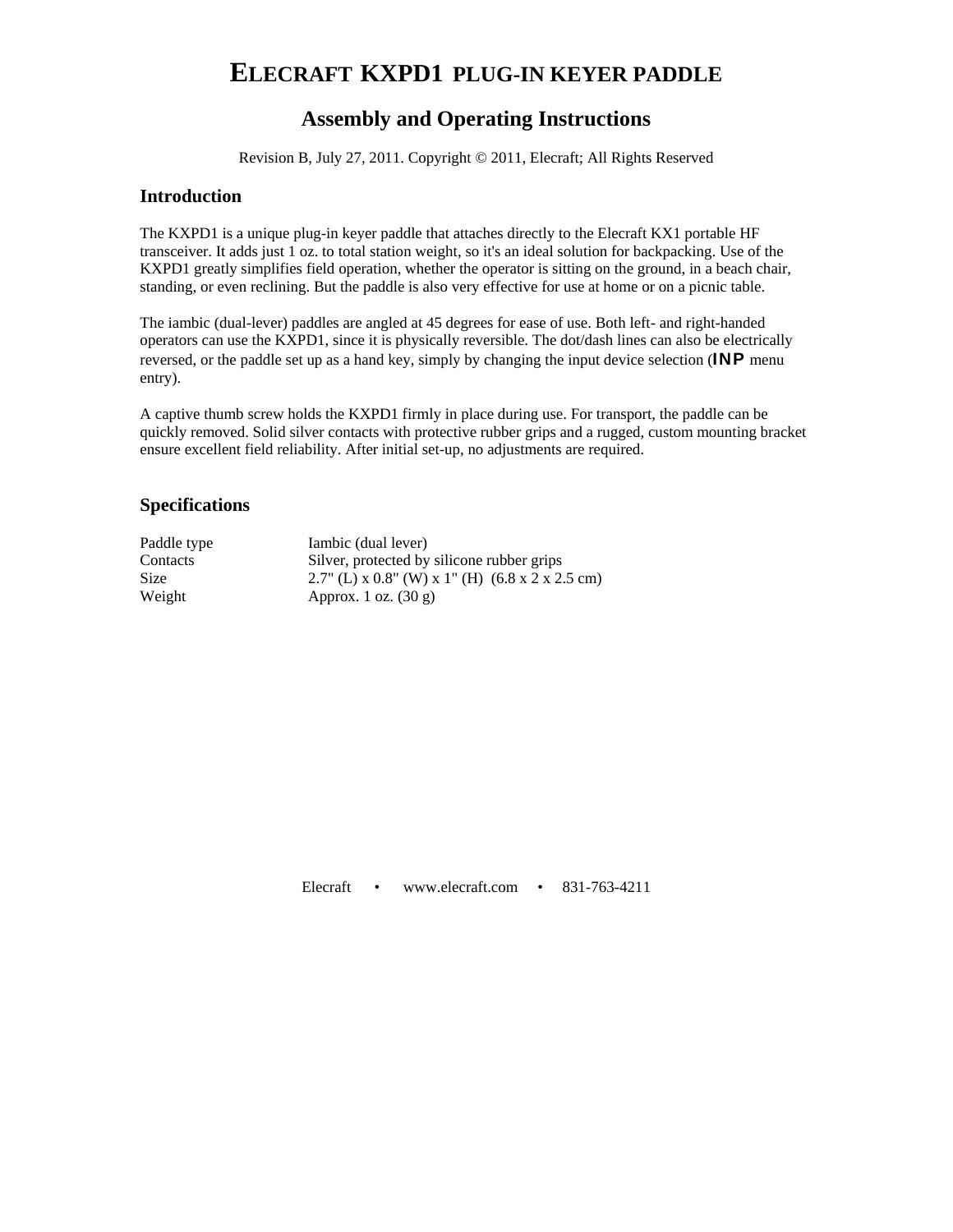| <b>Drawing</b> | <b>Description</b>                                                                                                                                                                             | Qty             | Part No. |
|----------------|------------------------------------------------------------------------------------------------------------------------------------------------------------------------------------------------|-----------------|----------|
| ∩              | Lever, spring steel<br><b>DO NOT FLATTEN OR BEND THE</b><br>LEVER. IT IS FABRICATED WITH A<br>PRECISE AMOUNT OF TENSION AND<br><b>CURVATURE.</b>                                               | $\mathfrak{D}$  | E100182  |
|                | Grip, molded rubber<br>Do not tear or puncture the grips. Also do<br>not attempt to clean them. They will have slight<br>variations in surface texture or color due to the<br>molding process. | $\overline{2}$  | E100181  |
|                | Bracket, aluminum                                                                                                                                                                              | 1               | E100177  |
| mmm            | Thumb screw, captive                                                                                                                                                                           | 1               | E100186  |
|                | Plug, $1/8^{\text{th}}$ -inch (3.5 mm) stereo<br>Note: The plug's handle will not be used.                                                                                                     | 1               | E620070  |
|                | Silver wire, #24 solid, bare                                                                                                                                                                   | 2"              | E760024  |
|                | PC Board, KXPD1                                                                                                                                                                                | $\overline{2}$  | E100176  |
|                | Lock Washer, #4 (2 spares)                                                                                                                                                                     | 6               | E700004  |
|                | Screw, 4-40 x 3/16" (4.8 mm) pan-head (2 spares)                                                                                                                                               | 6               | E700015  |
|                | Hookup wire, #24 solid, insulated                                                                                                                                                              | $1 \text{ ft.}$ | E760008  |
|                | Hole Cover Label                                                                                                                                                                               | 1               | E980096  |
|                | Washer, Flat, Stainless Steel, 0.010 Thick, #6                                                                                                                                                 | 1               | E700117  |
|                | Lock Washer, Internal Tooth, #6                                                                                                                                                                | 1               | E700095  |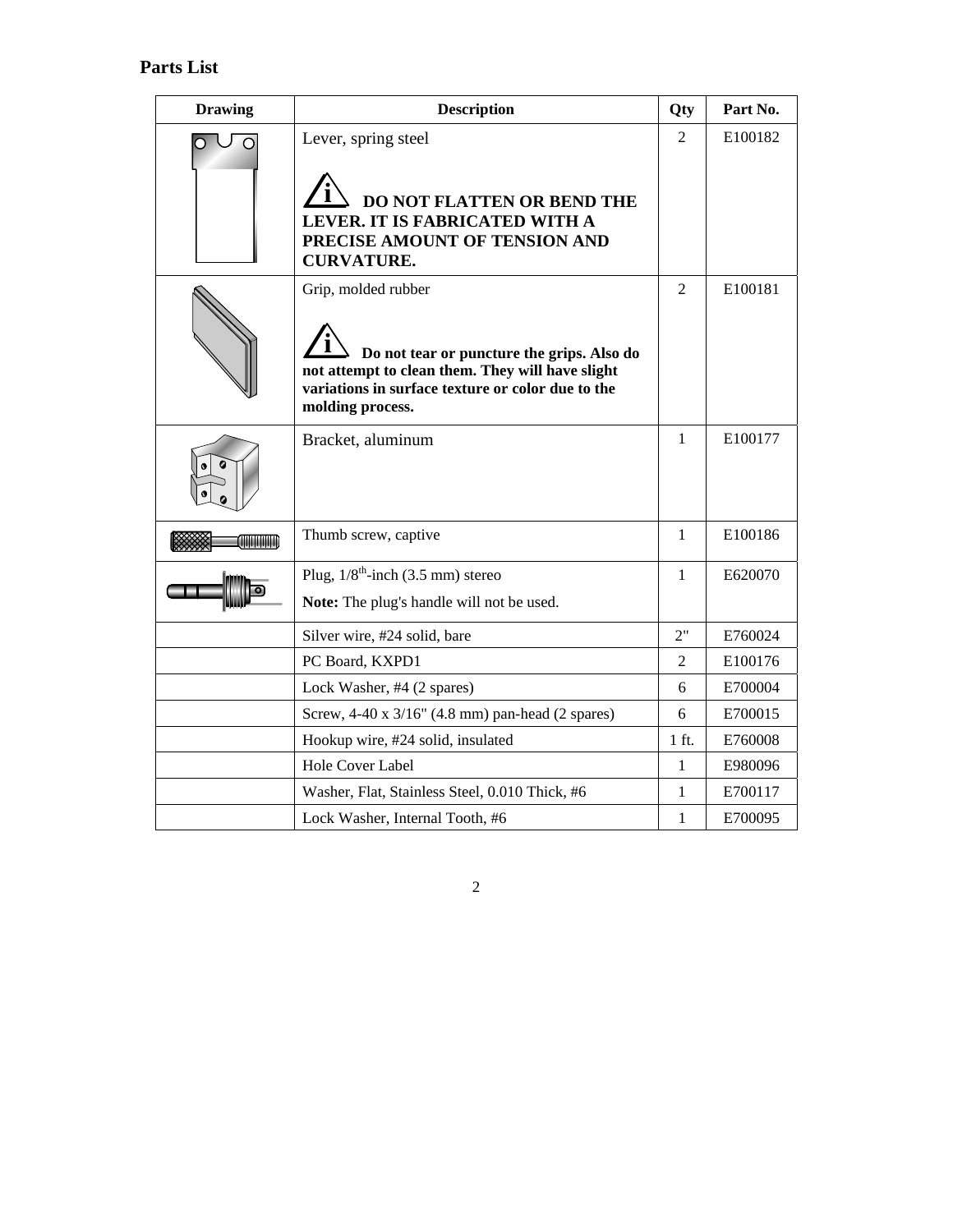# **Assembly**

Break off the ground tab of the plug (longest of the 3 terminals) by flexing it a few times (Figure 1).



**Figure 1** 

Thread the plug into the flat end of the bracket until the plug's bushing is flush with the face (Figure 2). If the fit is too tight to thread the plug in by hand, grip the plug's shaft with long-nose pliers. (To protect the plug's finish, wrap it with a piece of cloth, ribbon, or tape.)



**Figure 2** 

 Cut two 0.5" lengths of the bare silver wire. Form each wire into a U-shape with sharp bends as shown in Figure 3a. The legs should be spaced 3/16" (4.8 mm) apart.



 $\Box$  Insert the U-shaped wires into the two small holes at the end of each PC board as shown above. The wire is inserted from the side identified in (b), then folded flat on the side shown in (c). **The wire must be pressed flat against the board on both sides (d)**.

L Solder the wire *only* on the side identified in Figure 3c. **Do not apply any solder to the side shown in (b). Do not attempt to fill the plated-through hole with solder, as it may flow onto the contact point on the other side.**

3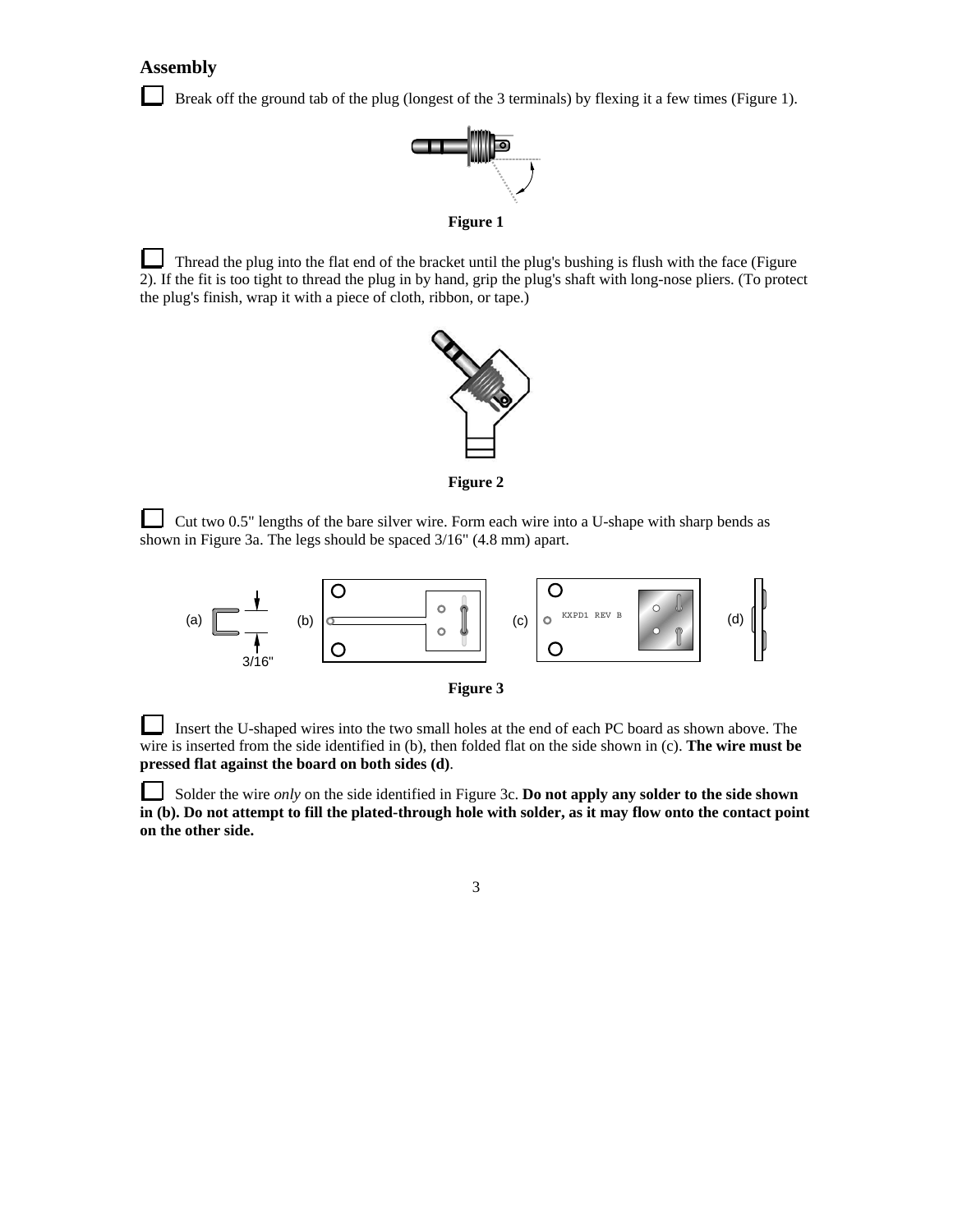Remove the insulation from 2" (5 cm) of the insulated wire. Cut it into two 1" (2.5 cm) lengths.

Attach one wire to each PC board at the pad shown in Figure 4. Solder on the opposite side.



**Figure 4**

 Attach the levers and PC boards to the bracket as shown in Figure 5. For now, position the wires as shown in Figure 5b, within the channel provided in the bracket. Use four 4-40 x 3/16" (4.8 mm) pan-head screws and four split lock washers. **Do not over tighten the hardware.** 



**Figure 5**

If the levers are not aligned with the PC boards, loosen the screws and re-position them.

Route the wires toward the plug's terminals and attach them as shown in Figure 5c.

└ Adjust the positions of the wires carefully so they are not contacting the bracket, the PC boards, or each other. Then solder the two wires. Note: The wire originating from the PC board on the *right* in (c) **above should be soldered to the center terminal.**

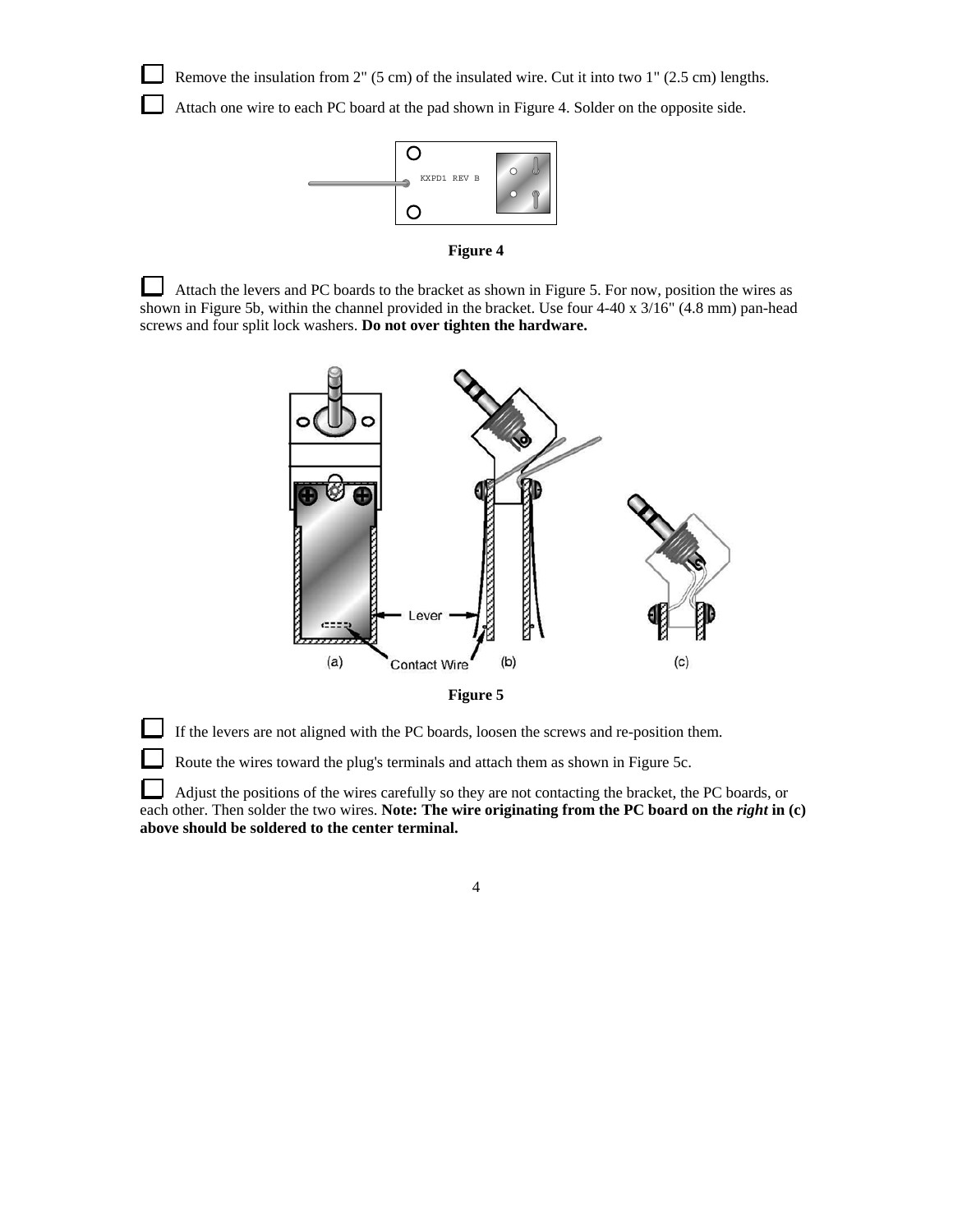Locate the two molded rubber grips. Note that the grips have a raised surface detail on one side only. This surface must be pointing outward when they are installed in the next step.

⊔ Slide the grips onto the lever assemblies as far as they'll go (Figure 6). You'll need to compress the levers in order to slide them into the grips. The grips pre-tension the levers, placing them a small distance from the silver-wire contacts (the levers and contacts are shown in Figure 6 for reference). The contact spacing can be adjusted, if necessary, in a later step.



#### **Figure 6**

 The two remaining holes in the bracket are provided for the captive thumb screw. One of the holes is shown below in a cutaway view (Figure 7a). Only a small portion of the hole is threaded. This retains the thumb screw so it cannot be lost, but still allows it to freely move in and out. Figure 7b shows the thumb screw threaded in past these threads. Place a #6 washer on the thumb screw before threading it into the bracket. Use only *one* washer. The lock washer should provide better resistance to vibration in rough use such as pedestrian mobile operation, but may mark the surface of the bracket around the thumb screw hole.



5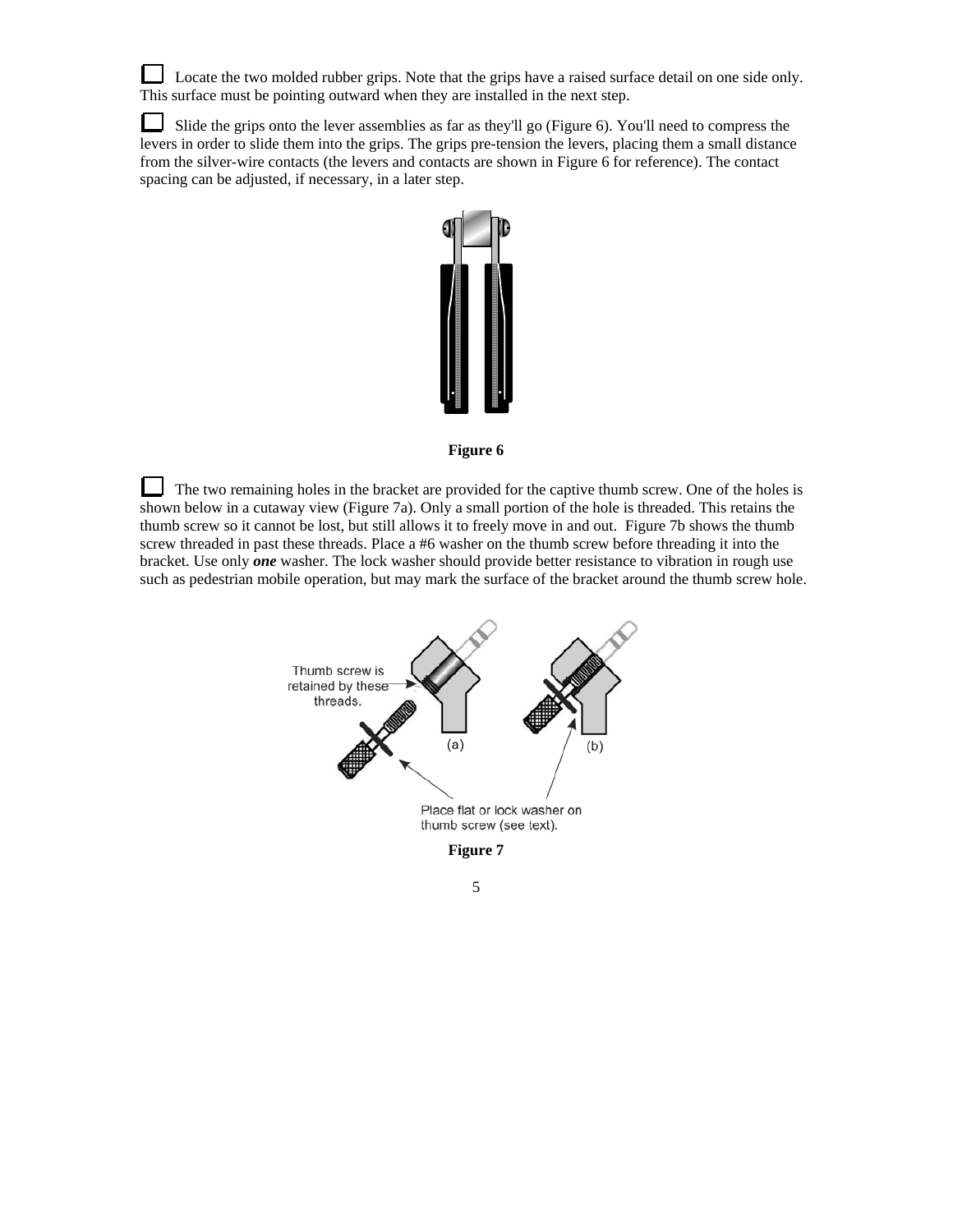# **Installation and Test**

 Turn on the KX1 and plug in a pair of headphones or a speaker. If you're using headphones, put them on now.

 To safely test the paddle without transmitting, use keyer speed adjustment mode (hold the **SPEED** switch to enter this mode). The speed in WPM will be shown, and can be changed using the VFO knob. You can alternatively use CW test mode, which allows you to key the transmitter or play back message buffers without transmitting. First, locate the **PLY** menu entry, then tap the VFO knob to show **P=0**. Tapping it again returns you to normal mode, or **nor**.

 $\Box$  Plug the paddle into the transceiver's KEY/PADDLE jack and orient it for either left- or right-handed operation (Figure 8). The chassis has an integral nut that accepts the thumb screw. Thread the thumb screw through the uppermost hole in the bracket.



**i If you hear a series of dots and/or dashes even when you're not touching the paddle,** you could have a short between one of the plug wires and the bracket. Or, if removing the rubber grip stops the code elements, you may have a build-up of solder on the contact wire or have it out of position. In some cases it may be necessary to use a fine file to remove some of the contact material.

 $\overline{6}$